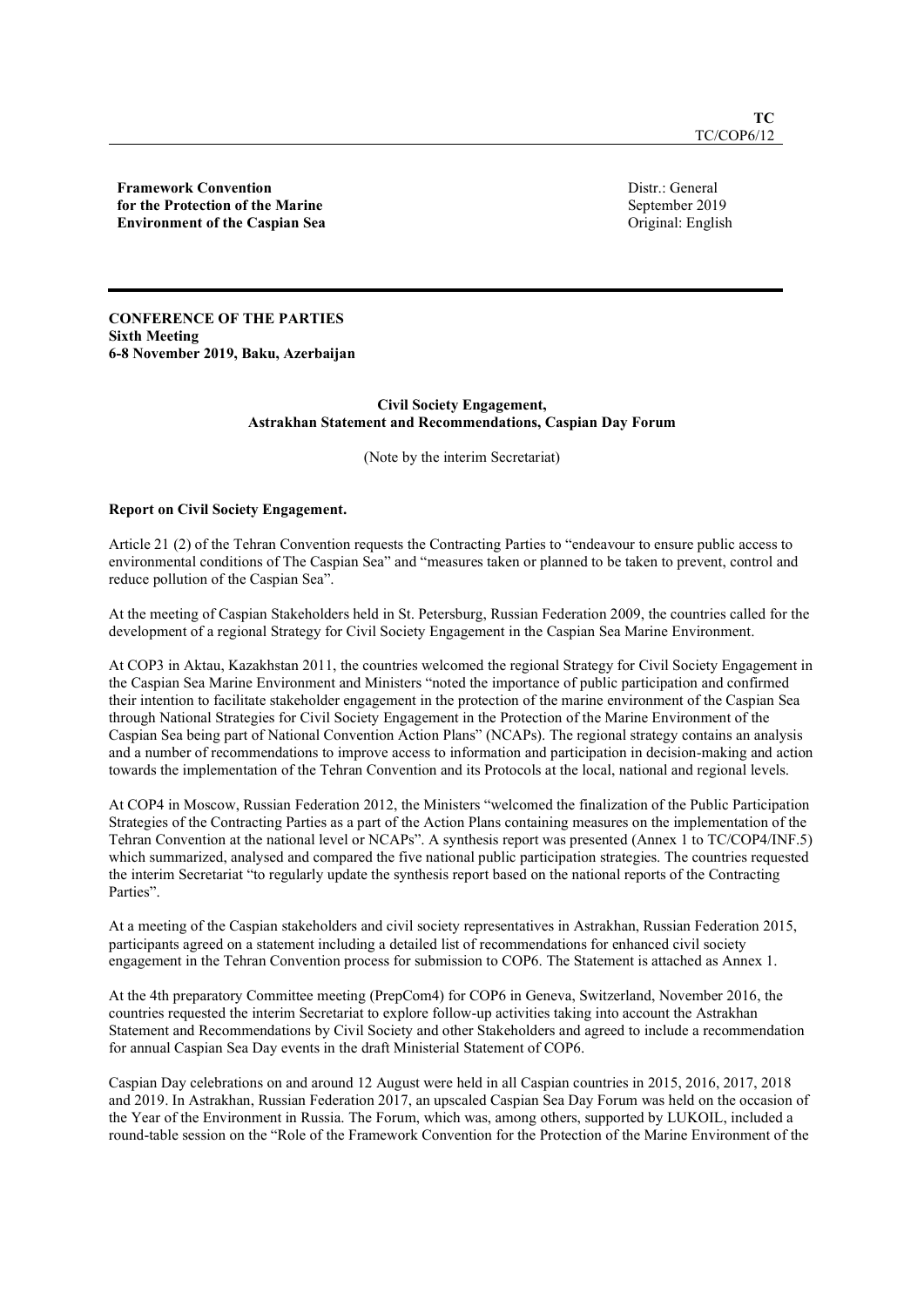Caspian Sea in the achievement of environmentally sustainable development of the Caspian Sea region and in cooperation on the UN sustainable development goals". The outcome of the 2017 Caspian Day Forum is attached as Annex 2.

Meanwhile, based on the recommendations of the Astrakhan Stakeholder Statements and Recommendations, the interim Secretariat is in the process of developing a draft project to enhance stakeholder engagement and public participation in the Caspian Sea region with the support of Integral Petroleum SA (see TC/COP6/Info2).

# Suggested Action:

The Meeting is invited to consider and welcome the Astrakhan Statements and Recommendations by the Representatives of Civil Society and other Stakeholders of the Tehran Convention, and pledge support for their implementation.

The meeting is invited to consider the preparation of an update of the synthesis report of the national public participation strategies as part of the NCAPs.

The meeting is furthermore invited to consider and agree on the relevant paragraphs in the draft Ministerial Statement and Decisions (TC/COP6/10).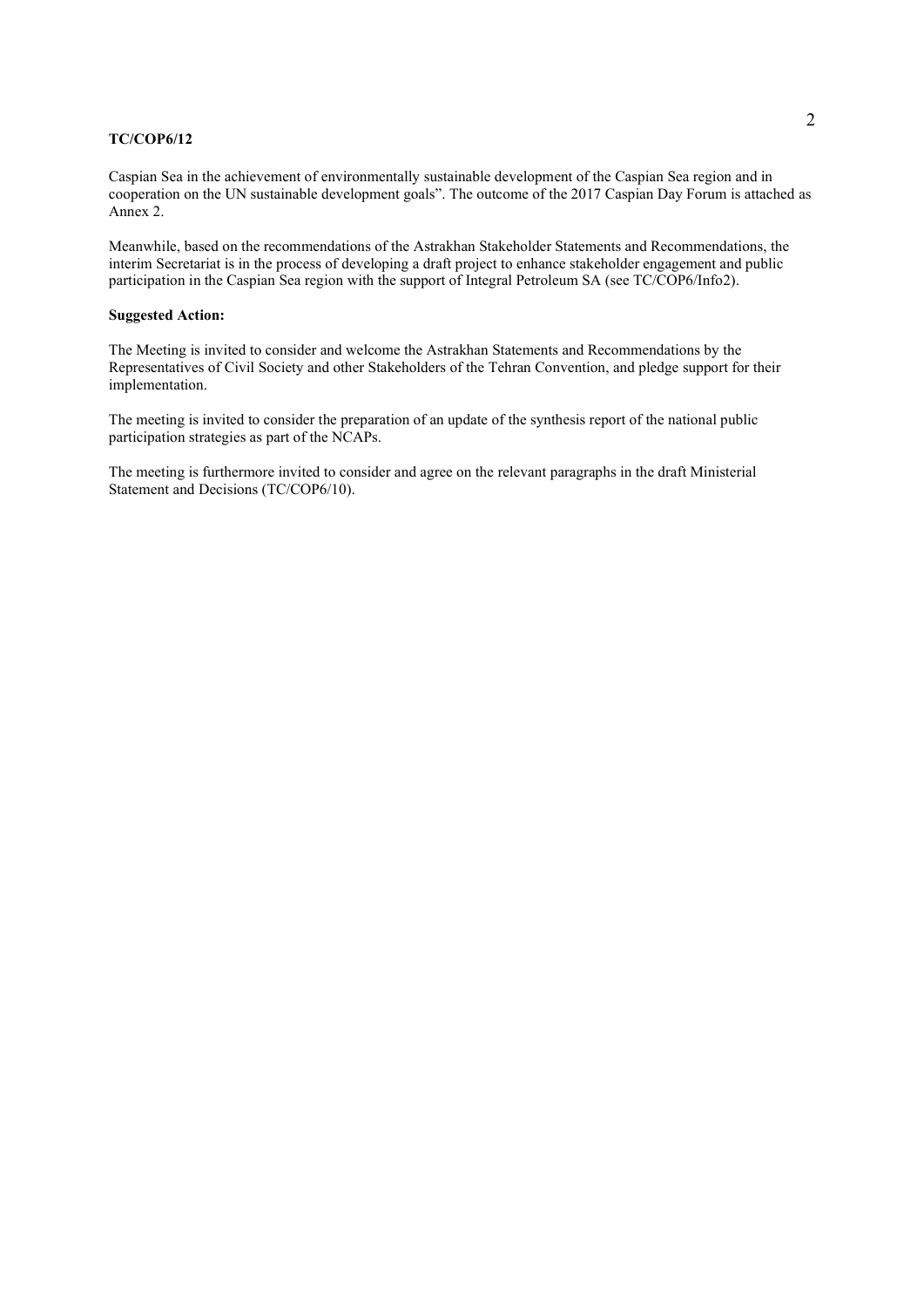# Tehran Convention Stakeholders' Meeting 12-13 August 2015, Astrakhan

# Statement and Recommendations by the Representatives of Civil Society and other Stakeholders of the Framework Convention for the Protection of the Marine Environment of the Caspian Sea (Tehran Convention)

We the participants of the Stakeholders' Meeting of the Tehran Convention, conscious of:

- Article 21 para. 2 of the Tehran Convention and its Rules of Procedures;

- Article 6 of the Aktau Protocol Concerning Regional Preparedness, Response and Cooperation in Combating Oil Pollution Incidents;

- Article 15 of the Moscow Protocol for the Protection of the Caspian Sea Against Pollution From Land Based Sources and Activities;

- Articles 10 and 18 of the Ashgabat Protocol for the Conservation of Biological Diversity;

- Article 4 of the Protocol on Environmental Impact Assessment in a Transboundary Context  $(EIA);$ 

- the Strategic Convention Action Program;

- the Tehran Convention Strategy for Civil Society Engagement;

- the National Public Participation Strategies (NPPSs) as integral part of the National Convention Action Plans (NCAPs);

as well as being conscious of growing risks of adverse effects on the ecological state of the Caspian Sea marine environment from active development of the Sea's natural resources and expressing common interest in the implementation of the provisions of the Tehran Convention aimed at organizing effective cooperation of the Parties to reduce such environmental risks,

have agreed on the following recommendations for enhanced civil society engagement in the Tehran Convention process and necessary steps in the sphere of ensuring the environmental safety of economic and other activities in the Caspian Sea region:

1. The Parties are encouraged to support, revitalize and extend national civil society networks, as formed during the preparation of the NPPS, and interlink these national networks to form a Caspian regional network of civil society representatives, which should meet on a regular basis, for example in the form of a "Caspian Sea Forum". Rules of procedure and major details of such a regional forum should be developed by the civil society representatives.

2. Civil society organizations with the assistance of the national governments should endeavor to create and maintain a civil society network in their countries, in particular the provinces bordering the Caspian Sea, and to interlink that network with networks in the other Caspian states, with a view to organize a coordinated lobby and joint initiatives in support of the Tehran Convention process, including representation with inputs at relevant meetings under the Convention and its Protocols.

3. It is important that civil society representatives inform each other of the arrangements and practices in their countries with respect to public access to information on the state of the marine environment of the Caspian Sea and the efforts of their governments to inform civil society, mobilize it and provide support to it in concrete initiatives and actions for the protection and sustainable management of the

ANNEX 1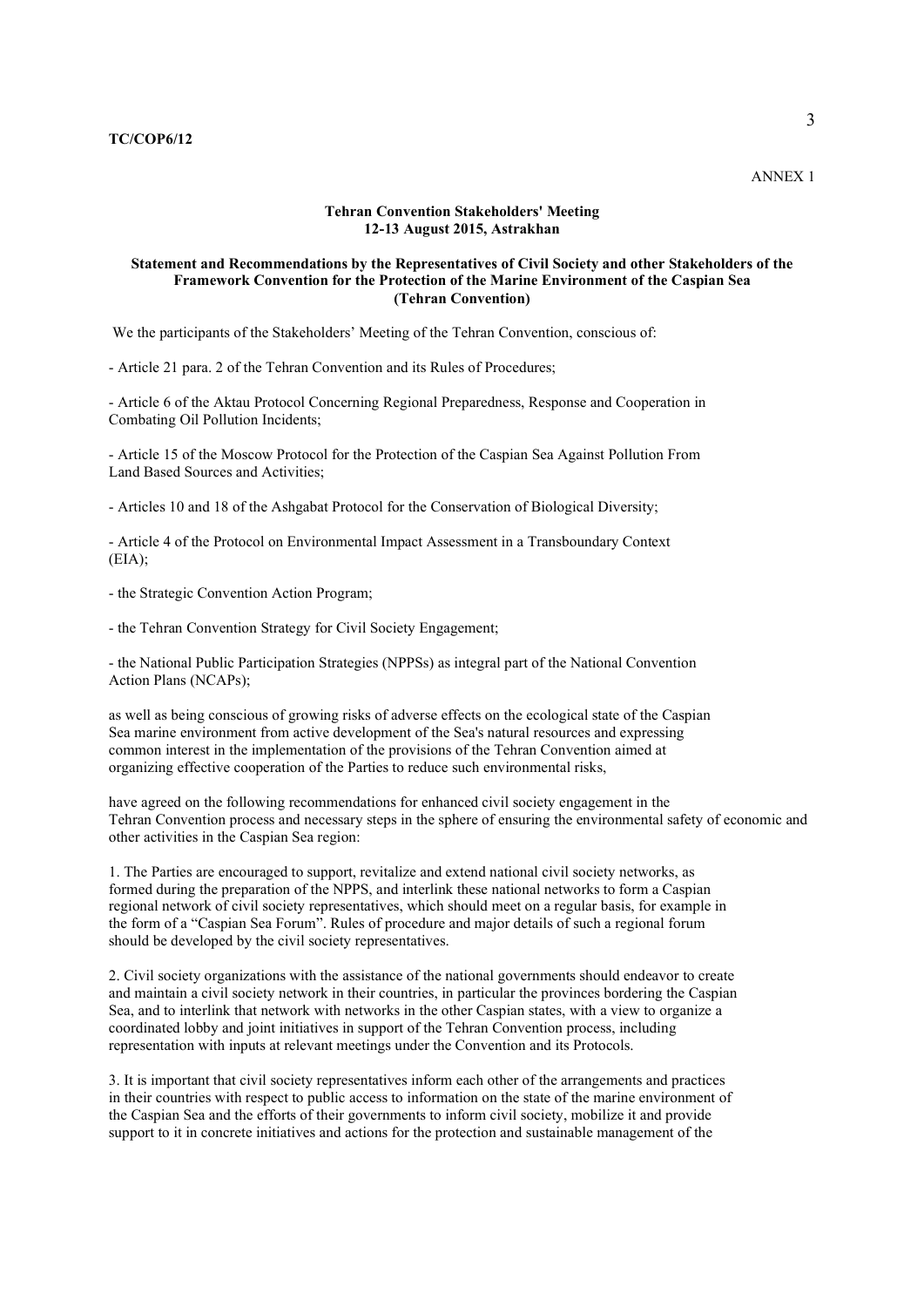Sea and its coastal areas.

4. Civil society organizations should, preferably collectively and in accordance with their respective capacities, identify which issues and themes in the agenda and Program of Work of the Convention and its Protocols warrant their attention, involvement and cooperation, in order to allow the Convention Secretariat to in a timely manner inform them of activities, solicit their inputs, promote collaboration and ensure their involvement in respective Convention meetings.

5. Within the regional network interaction, the civil society representatives shall be identified and agreed upon to participate in and present the consolidated position of civil society and other stakeholders at the meetings of the Conference of the Parties to the Tehran Convention, as well as at other relevant technical Convention meetings.

6. Civil society representatives shall closely cooperate with the designated National Environmental Information Officers (EIOs) and promote and use the Caspian Environmental Information Center (CEIC) as central information and communication hub on the Caspian Sea environment and the Tehran Convention activities, including the provision of input under the preparation of the national reporting and state of the environment reports. The CEIC should incorporate a conveniently operable "Caspian Sea Forum" section to promote virtual information exchange among the civil society representatives and other stakeholders. Furthermore, it is reasonable to provide the CEIC with regularly updated information on ongoing environmental activities in the Caspian littoral states which would allow for increased effectiveness of the Tehran Convention implementation.

7. Within the regional network, civil society representatives shall exchange experience and practices to enhance civil society engagement with representatives of the other Parties. They shall identify differences and gaps in the implementation of the NPPS and to that end make recommendations to their respective governments for enhancing civil society engagement with due regard to national specifics.

8. Public access to information (e.g. via the CEIC), public participation in the (transboundary) environmental impact assessment procedures, as well as in integrated coastal zone management are of particular importance for effective stakeholder engagement. The Parties shall make all efforts to implement activities to that effect within the framework of the Tehran Convention.

9. The Parties to the Convention are urged to take into account the expertise and experience of national and regional civil society organizations and, if appropriate, integrate them in the implementation activities of the Tehran Convention Program of Work, in particular, in the area of environmental monitoring, assessment and information exchange.

10. The Parties to the Convention are urged to encourage and support the development of education under the scientific-educational foundation "Caspian Floating University" aimed at scientific research collaboration and sharing of scientific information between civil society representatives and other stakeholders on the Caspian Sea environment. Research on Caspian Sea environmental problems concerning issues related to biodiversity conservation, ecological safety of oil and gas extraction, ecological tourism etc. shall be included into educational programs of preschool, school and higher education in environmental education and awareness-raising of the public in the Caspian Sea region.

11. Reports and outcomes of international projects which support or supported the implementation of the Tehran Convention shall be made accessible through the CEIC. The Parties shall support the continuation of international environmental projects in the Caspian Sea region. In particular, joint environmental studies and monitoring of the Caspian Sea biodiversity and ecosystems shall be undertaken and intensified, including of hydrocole habitats and the restoration of the number of transboundary sturgeon fish. Common strategies for the conservation of Caspian basin sturgeon fish species, joint control of the Caspian seal population and in the field of the management of environmental risks due to the exploitation of the Caspian oil and gas resources and their transportation shall be prepared. Joint scientific expeditions should be carried out and accompanied by an operative awareness of the public and other stakeholders, and their progress and results shared through media and the CEIC.

12. The Parties to the Tehran Convention are urged to take into account the concrete proposals for organizing the interaction among the Convention stakeholders (Appendix 1) and for the provision of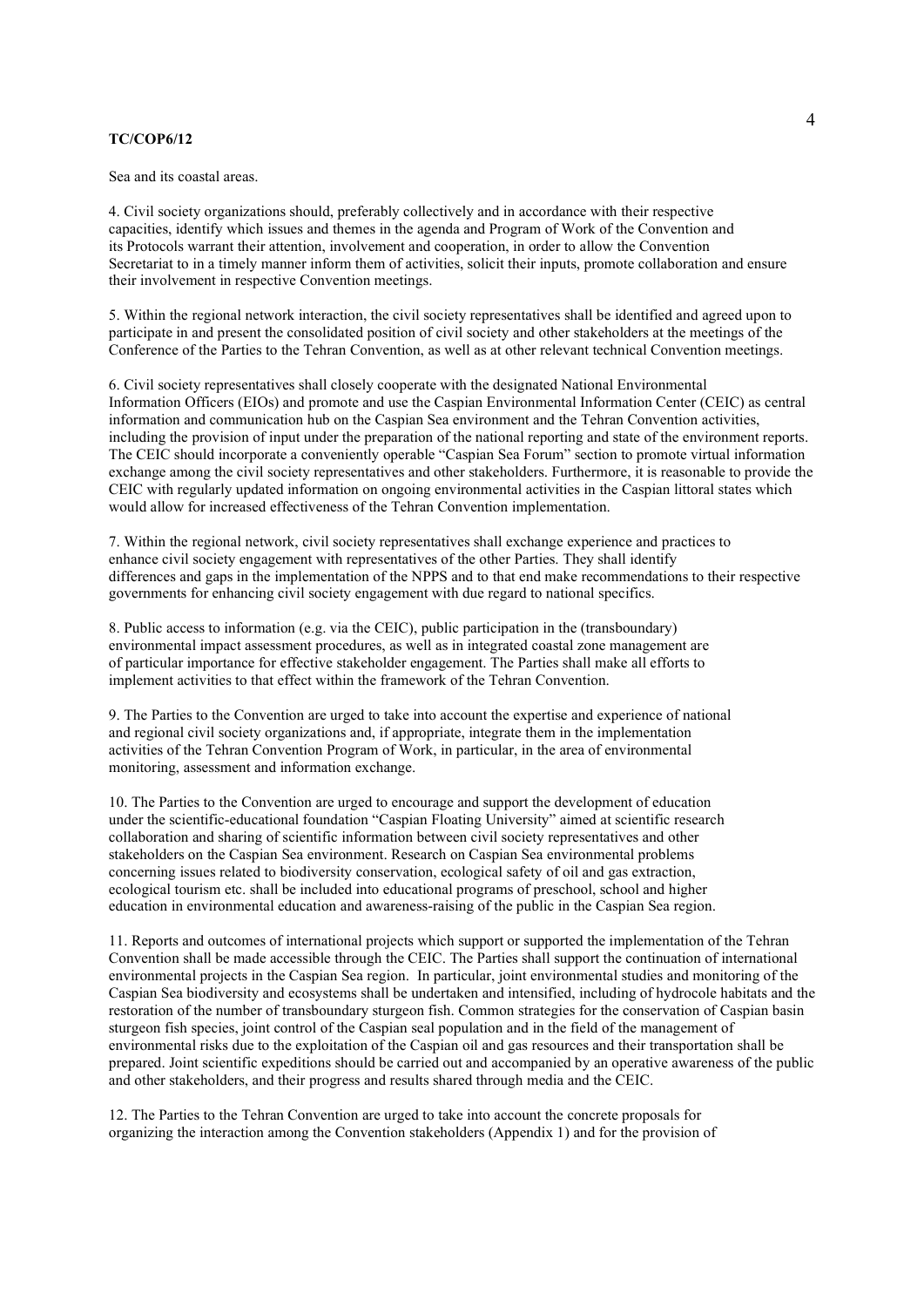ecological safety under the utilization of the energy resources capacity of the Caspian Sea (Appendix 2) that were formulated by this Meeting and are attached to this Statement.

13. Civil society organizations and other stakeholders should assist in fund raising for activities to enhance their engagement in the Tehran Convention implementation.

14. The Parties to the Convention are urged to provide support for capacity building to the relevant national and regional civil society organizations and advocate for the setup of a micro grants program and pilot projects to implement the concrete thematic directions of the Tehran Convention to support local NGOs and communities' activities on the protection of the Caspian Sea environment.

15. The Parties to the Convention are urged to provide support for enhancing mass media participation to inform the public about the activities under the Tehran Convention. It is recommended to install various information displays in communities in order to attract the public to the conservation of the Caspian Sea natural resources.

17. The Parties to the Convention are urged to consider the importance of sustainable and ecologically oriented tourism for the protection of the Caspian Sea coastal areas and environment.

We the participants of this Stakeholders' Meeting of the Tehran Convention request the host Party of the Meeting, the Russian Federation, (or the Tehran Convention Secretariat) to submit our recommendations for enhanced civil society engagement in the Tehran Convention process to the Sixth Meeting of the Conference of the Parties (COP6) for consideration.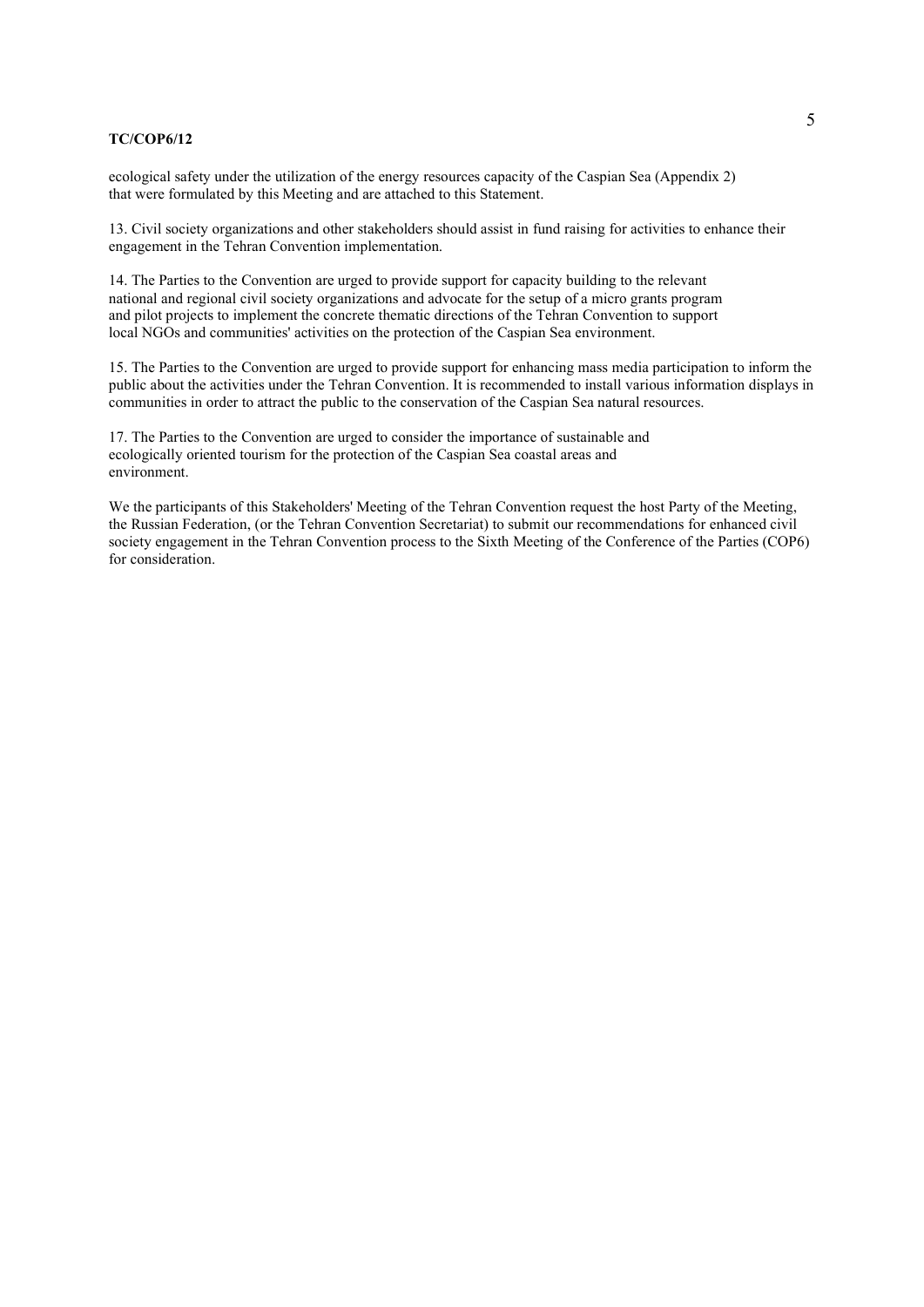# Appendix 1

# Proposals for the organization of interaction among civil society and other stakeholders under the Tehran Convention

The effective interaction of the parties, interested in addressing environmental problems of the region, is the necessary condition for the achievement of synergetic effect and success of such activity. In modern terms, the trilateral partnerships among business, public and authorities seems to be most successful from the environmental point of view. The public councils/chambers under the executive bodies and/or national representation of local and regional levels, as well as patronized by big business forums and projects, meetings within the EIA procedures and "public hearings", and even the Caspian Day events could become the basis for such partnerships.

For a long-term cooperation of the public, authorities and business on issues of providing the environmental safety of management in areas that ensure the normal functioning of the Caspian Sea ecosystem and the purity of its marine environment, it is necessary to achieve the parity of importance of these parties in making decisions on economic (or other) development of land and water areas. Such an approach requires the availability of the developed forms of the civil society in the region, financial and ideological independence of its environmentally oriented structures on the one hand, and the formation of multilateral partnerships, including the public, business and authorities, as an instrument for regulating interests and preventing conflicts in the implementation of economic projects and searching for ways of environmentally acceptable development of the whole Caspian on the other.

For an all-round facilitation of the formation of actual "grounds" for the stakeholders' discussions with mandatory involvement of academia to assist the implementation of the provisions of the Tehran Convention and other environmental agreements in the Caspian region to address the concrete environmental problems of the region, it is necessary to include the following topics into the discussions:

1. Establishment of the network of stakeholders on the support to the Tehran Convention, including the public, to ensure effective interaction. Such a network should promote the building of the relevant capacity of the public support to the international co-operation in the littoral regions of the countries through means of mutual awareness and co-ordination of the corresponding efforts of the stakeholders and taking into account the agreed interests of stakeholders under the formation and implementation of the state and inter-state environmental policy;

2. Facilitation of establishment of trilateral partnerships "business – public – authorities" and development of recommendations on economic and administrative measures of regulating the impact of specific groups of stakeholders on the environmental condition of the Caspian Sea;

3. All-round expansion of participation of regional media in informing the population on the activity of the Tehran Convention, as well as in formation of public assistance to such activity;

4. Organization of campaigns in local media to promote and ensure compliance with environmental legislation in the region, including the provisions of environmental conventions;

5. Support to and facilitation of holding the annual events dedicated to the Caspian Day (August 12), as well as of the Caspian Sea Forum on a regular basis;

6. Organization of a regular (annual) publication of a booklet (information bulletin) on the NGO activity on addressing the Caspian Sea environmental problems and holding of meetings of the public from the region dedicated to the Caspian Day;

7. Development of a review of historic and cultural traditions of nature use in the Caspian region;

8. Inclusion of environmental components into social studies, surveys and other forms of questioning of the region's population;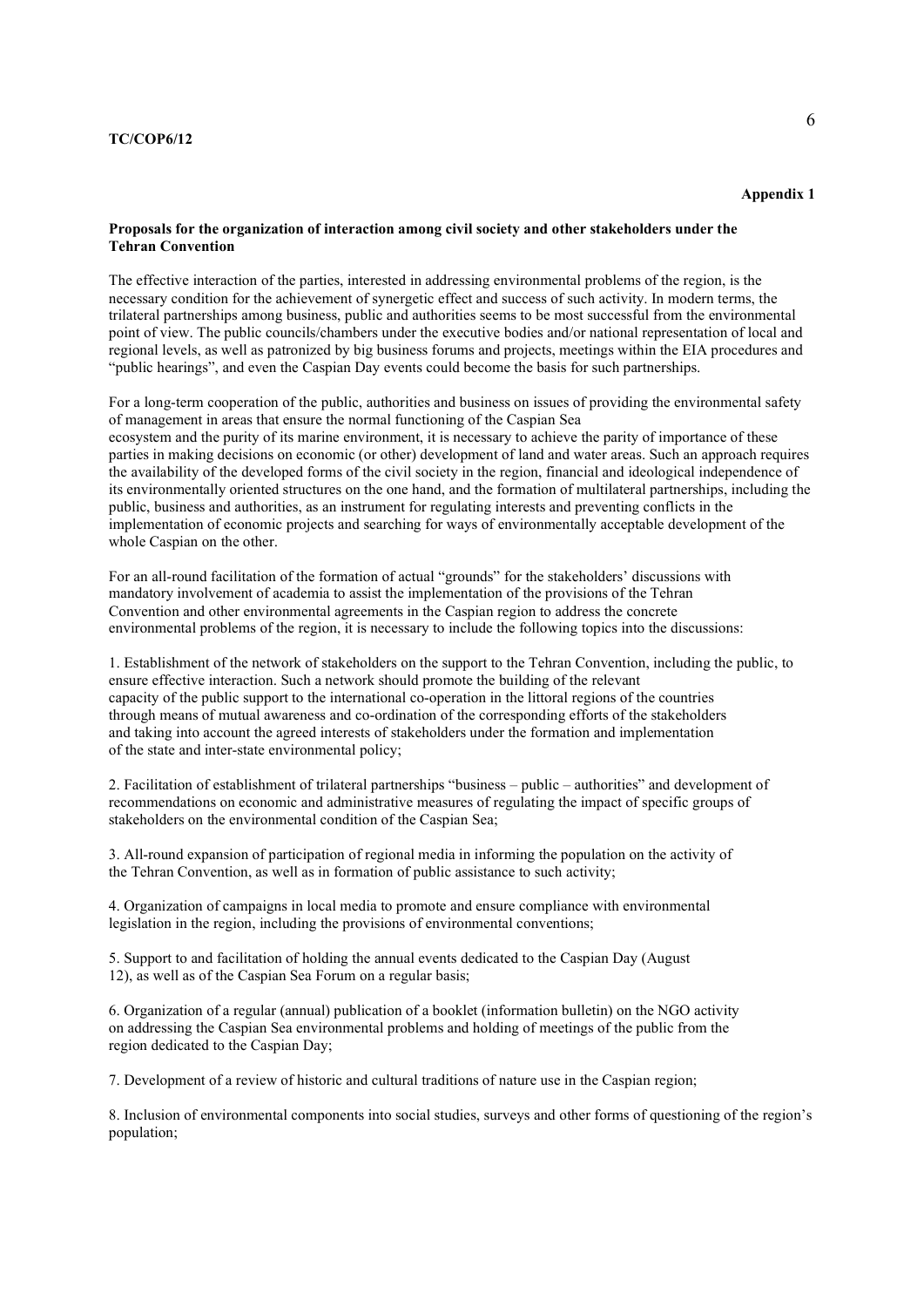9. Recognition as expedient the formulation within the socio-economic development plans of the countries of activities linked to the implementation of the activity under the Tehran Convention;

10. Formation of networks of public environmental monitoring with support to registration and certification of water bodies, to activities related to Important Bird Areas etc., as well as to actions on clean-up, prevention of juvenile fish kill in residual temporary ponds, on conservation of coastal forests etc.;

11. Organization of various public informational-environmental actions with involvement of scholars and students:

- extension of provision of information on the Tehran Convention, its features, potential possibilities and actual activities to address the environmental problems of the Caspian Sea in the practice of university and school environmental education;
- use of possibilities of the regional Special Protected Areas, like, for instance, the Astrakhan State Natural Biosphere Reserve, in the formation of environmental imperative of life values of the younger generation;

12. Support to and ensuring real effectiveness and relevance of the procedures of the public environmental expertise and the public component of Environmental Impact Assessments of economic projects likely to have adverse effects for the marine environment of the Caspian Sea and the coastal areas environment;

13. Organization by the actors of the oil and gas business in the Caspian in the frameworks of the support of the Tehran Convention of the contests for the most "environmentally friendly" oil and gas company in the region, including the public awareness component. Engaging media and the public to the assessment of such "environmental friendliness";

14. Carrying out socially and environmentally oriented actions by the business sector that are interested in implementing their own environmental policies, including the introduction of technologies similar to "zero discharge", and in image creation of environmentally sound activities on the basis of ensuring their own economic efficiency.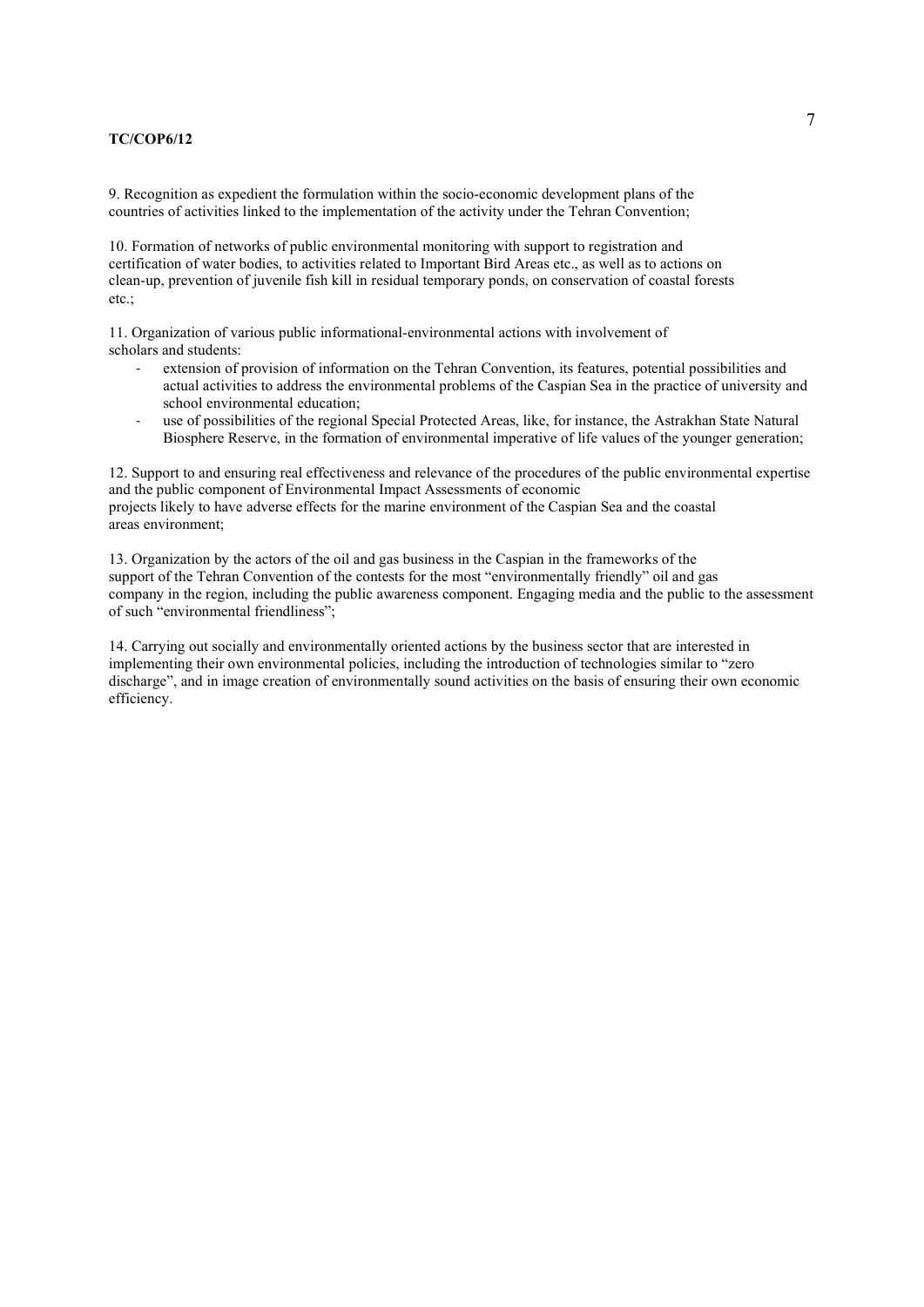#### Appendix 2

# Proposals on the provision of ecological safety under the utilization of the energy resources capacity of the Caspian Sea, including the environmental risks, as consistent with the Tehran Convention

The outcomes of the discussion allowed forming the following findings and recommendations:

1. When planning activities to ensure the environmental safety of growing exploitation of the Caspian Sea energy capacity, special attention should be paid to the scientific validity of assessment of relevant environmental risks, on the basis of accounting tectonic and geochemical specifics of the Caspian Sea and its parts. Planning for fundamental research and engineering studies for specific economic projects in the Caspian should take into account these features of the water body in accordance with the provisions of the Tehran Convention and its thematic Protocols.

2. The preliminary and current assessments of the risks of emergencies related to the potential contamination with hydrocarbons, or arising during construction or repair works in water and at the seabed, as well as the integrated assessments of the damage likely to be caused by such situations should be carried out and agreed upon on the regional level in planning and implementing major projects of energy-resource complex in the Caspian Sea. It is recommended to perform the complex insurance of specified risks of emergencies, including the responsibility to "third parties".

3. In the framework of conventional obligations on the use of the best available and environmentally friendly technologies it is necessary to seek to disseminate the best available technologies for environmental monitoring of the marine environment, "zero discharge" and other methods to minimize potential damage during the construction, operation, repair and dismantling of the infrastructure of offshore production and transportation of hydrocarbons in the Caspian Sea. Special attention should be paid to the ecological rationale for the necessity in dismantling of waste elements of such infrastructure or the adoption of measures for creation on their basis of "artificial reefs" and other substrates for the Caspian biota, as well as to grant the status of "specially protected" to such areas.

4. Geological exploration, production, transportation and primary processing of minerals in the water area should be carried out in the time mode and using the best available methods minimizing the negative impact on the marine environment of the Caspian Sea to an acceptable, scientifically grounded level. Holding of any environmentally unsafe activities during and in the water areas and coastal zones of special ecological significance and bioresources significance, vulnerability and sensitivity should be limited, even up to a total ban.

5. The development of an integrated environmental monitoring of various levels, from local to all-Caspian, with inclusion of components of geodynamics and microseismic monitoring, engineering and environmental studies and research etc. is a prerequisite for adequate assessment of environmental risks and provision of environmental security and sustainable development of the energy-resources capacity of the Caspian. At the local level, the use of modern methods and reasonable expansion of objects for environmental monitoring should facilitate identification of sources, effects and boundaries of actual impacts of the development of offshore oil-and-gas fields on the marine environment on the background of changes of its states under the integral impact of natural and anthropogenic factors, as well as degree of responsibility of specific mining companies. There should be the all-round facilitation to the success of the allregional Caspian Sea Environmental Monitoring Programme, which is developed in support of the Tehran Convention, the findings of which could provide the general representation of the "modern" norm of the state of the dynamic marine environment of the Caspian and its natural areas as the baseline for identification of environmental risks.

6. The application of the EIA procedure in a transboundary context by the member countries of the Espoo Convention and the early entry into force of the Protocol on EIA in a Transboundary Context to the Tehran Convention would contribute to the responsible environmental management and provision of acceptable for the region level of ecological safety of the utilization of the energy-resources capacity development projects.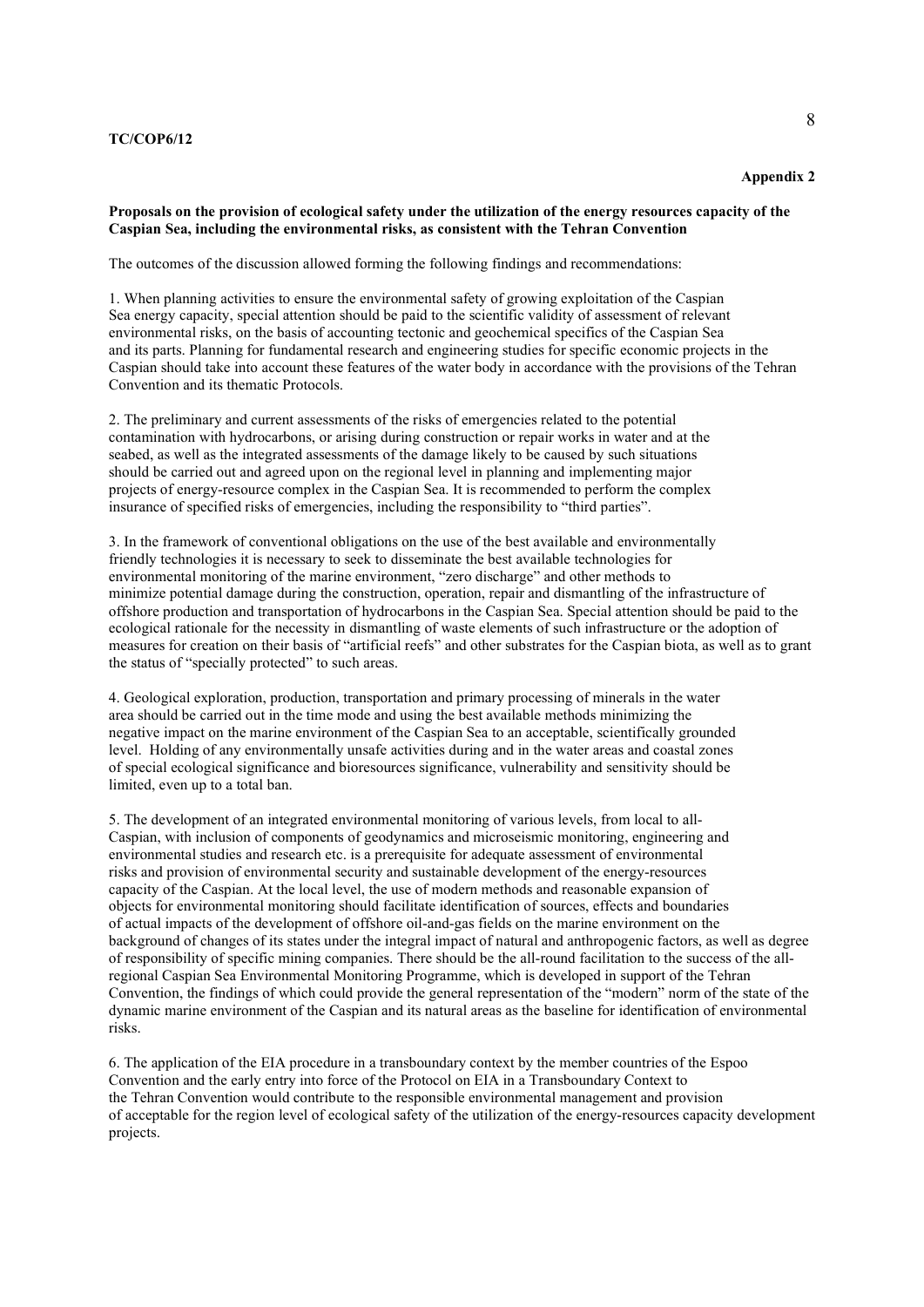7. When assessing the environmental risks of oil-and-gas and transport capacity development of the coastal freshened shallow waters – especially in the North Caspian, the particular vulnerability of these areas of all-Caspian ecosystem, related to both the effect of "natural" decline in biodiversity in these transition zones, and to distinct ecotone character of these water areas, formed by the long-term quasi-regular fluctuations of the Caspian Sea level, should be taken into account. These areas are of priority for marine environmental studies and research.

8. When assessing the environmental risks of oil-and-gas and transport capacity development of the deep and precipitous coastal areas of the Caspian Sea, their specificity associated with exposure to seismic and microseismic occurrences, with the development of mud volcanism, availability of fresh water discharge zones, landslides and other insufficiently studied phenomena, should be taken into account. These areas are also of high priority for marine environmental studies and research.

9. Pursuant to the obligations under the Tehran Convention the joint environmental and geologicalenvironmental studies in the Caspian region in the field of assessment of environmental risks of nature use, development of efficient and adapted to the conditions of the region methods to prevent, reduce, control and combat the effects of the marine environment pollution, as well as to mitigate the effects of the Sea level fluctuations, including the assessment of vulnerability of different parts of shallow water and coastal areas to the combined effect of natural and anthropogenic factors, should be developed.

10. In modern conditions, the informational provision of and support to projects related to the development of the Caspian energy resources include an effective GIS component. The formation of a system of information complexes of local, sub-regional and regional levels based on the GIS technologies and available portal for environmental awareness of the public and other stakeholders, to provide "feedbacks" in the "business – society – authorities" system would facilitate the solution of engineering and management tasks of various levels. In this regard, the contribution should be made to the development of an information center (CEIC) formed under the Tehran Convention, providing it with the modern valid data and information.

11. The development of a system for compensation activities on reduction of adverse effects of and risks under the development of marine oil-and-gas fields should be based on the obligations took by all the littoral states under the Tehran Convention and its protocols. In particular, in line with the Protocol for the Protection of the Caspian Sea against Pollution from Land-based Sources and Activities to the Tehran Convention it would be expedient to precede the implementation of new offshore oil-and-gas projects implementation with the reduction of corresponding amount of similar pollution from other sources, primarily land-based and related to waters of rivers flowing into the Caspian Sea. Pursuant to the Protocol for the Conservation of Biological Diversity to the Tehran Convention the reduction of environmental risks of the development of the Caspian energy capacity at the qualitative level would be facilitated by the development of protected areas network as the scientifically grounded system of highly valuable, key, significant and representative presentation of all diversity of the Caspian habitats.

12. The suggested measures on clarification and localization of environmental risks of the development of infrastructure for exploitation of energy-resources capacity of the Caspian in the countries should be reflected in the National (Tehran) Convention Action Plans and, in perspective, summarized in the Strategic Convention Action Plan/Program.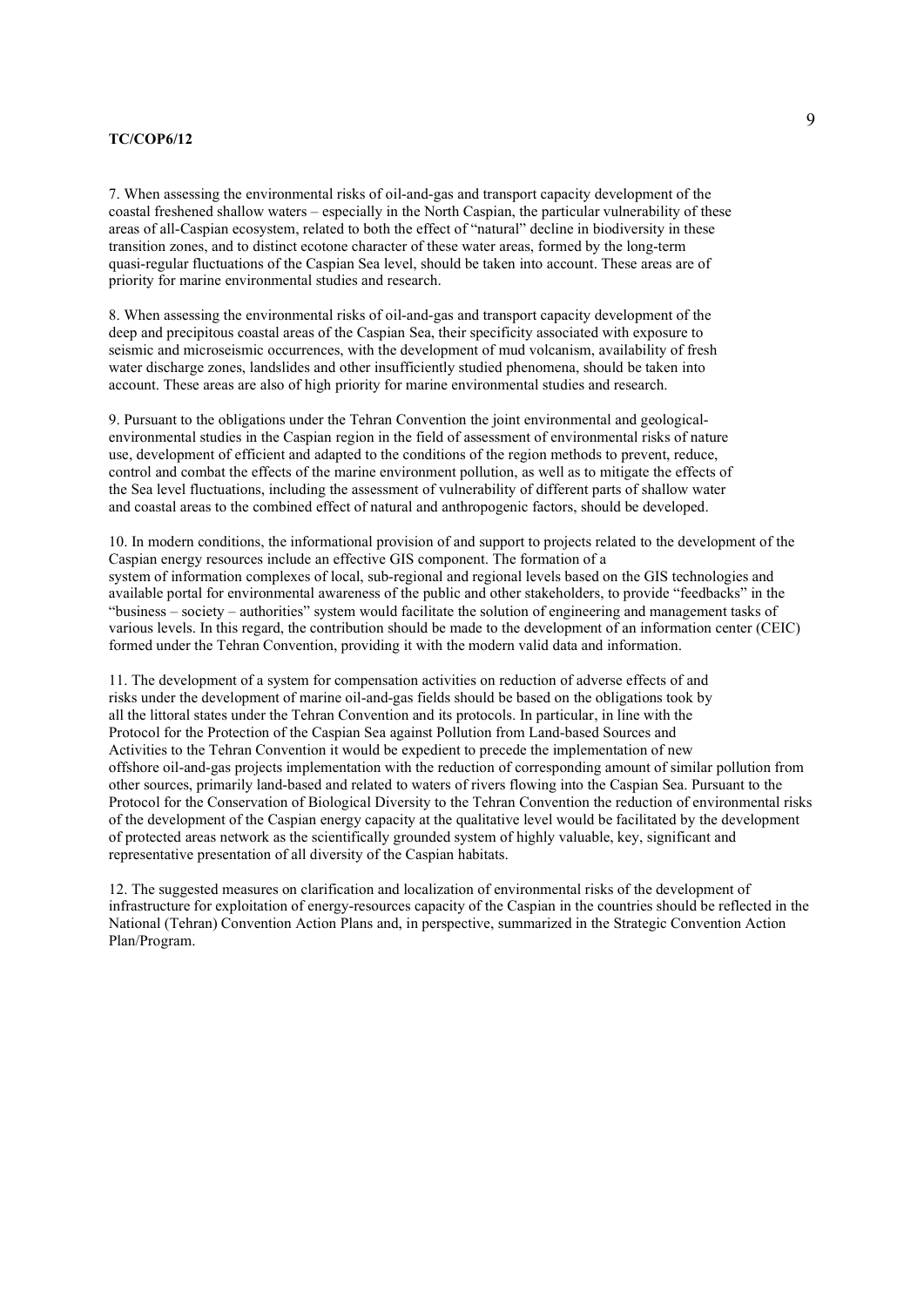# 2017 Caspian Sea Day 10-11 August 2017, Astrakhan, Russian Federation

The "Caspian Sea Day" forum has been held in Astrakhan on August 10-11, 2017, as the event celebrated annually by all Caspian littoral states as the date of the entry into force of the Framework Convention for the Protection of the Marine Environment of the Caspian Sea in 2006.

The event was organized by the Government of the Astrakhan oblast, MNRE of Russia with the support of the PAO "LUKOIL" and participation of the Tehran Convention (interim) Secretariat in line with the Plan of the main activities for the Year of Ecology in 2017 in the Russian Federation.

The round-table session "Role of the Framework Convention for the Protection of the Marine Environment of the Caspian Sea in the achievement of the environmentally sustainable development of the Caspian Sea region and in cooperation on the UN sustainable development goals" was held within the frameworks of the "Caspian Sea Day –  $2017$ " forum.

Over 70 people participated in the forum: representatives from the Caspian littoral states – Azerbaijan Republic, Islamic Republic of Iran, Republic of Kazakhstan and Turkmenistan, UNEP, Tehran Convention (interim) Secretariat, representatives of the MFA of Russia, MNRE of Russia, Rosprirodnadzor, Roshydromet, Federal Agency for Fisheries, near Caspian subjects of the Russian Federation, PAO "LUKOIL", scientific research institutes and educational institutions of Astrakhan, Dagestan and Kalmykia.

## The following recommendations were adopted on the basis of the deliberations:

1. The most important task of the environmental cooperation in the region is the development of coherent, economically viable integrated approaches to managing the Caspian Sea marine and coastal environment status in order to achieve the necessary conditions for sustainable development.

The Tehran Convention and its protocols could be used as an effective mechanism to achieve the goals of ecologically sustainable development of the Caspian Sea region with due account of the UN Sustainable Development Goals.

At implementing the Tehran Convention and its protocols, it is necessary to take into account the world experience in organizing activities under the regional conventions and programs relevant to the tasks of improving the management system of the marine and coastal environment of the Caspian Sea region.

2. The improvement of the Caspian Sea marine and coastal ecosystems management should be based on application of measures which are necessary to develop and implement national strategies and plans.

The national strategies and plans should include information on managing the coastal areas, including on the biodiversity conservation, the specially protected natural areas management, sustainable and rational use of biological resources, as well as on implementation of measures related to decease of negative impacts of natural and anthropogenic factors.

3. There is a need in data of the marine and coastal environment monitoring to adequately manage the coastal environment and regulate anthropogenic impacts on the Caspian Sea ecosystems.

It is necessary to facilitate the early launch of the implementation of the Caspian Sea Environmental Monitoring Program (EMP) of the Tehran Convention, the results of which should be used as a basis for assessing the status, identifying environmental risks and measures to protect the Caspian Sea marine and coastal environment. It is advisable to establish a group (or a subgroup within the existing working group) of experts in the in the area of the aquatic bioresources to strengthen the EMP biological component.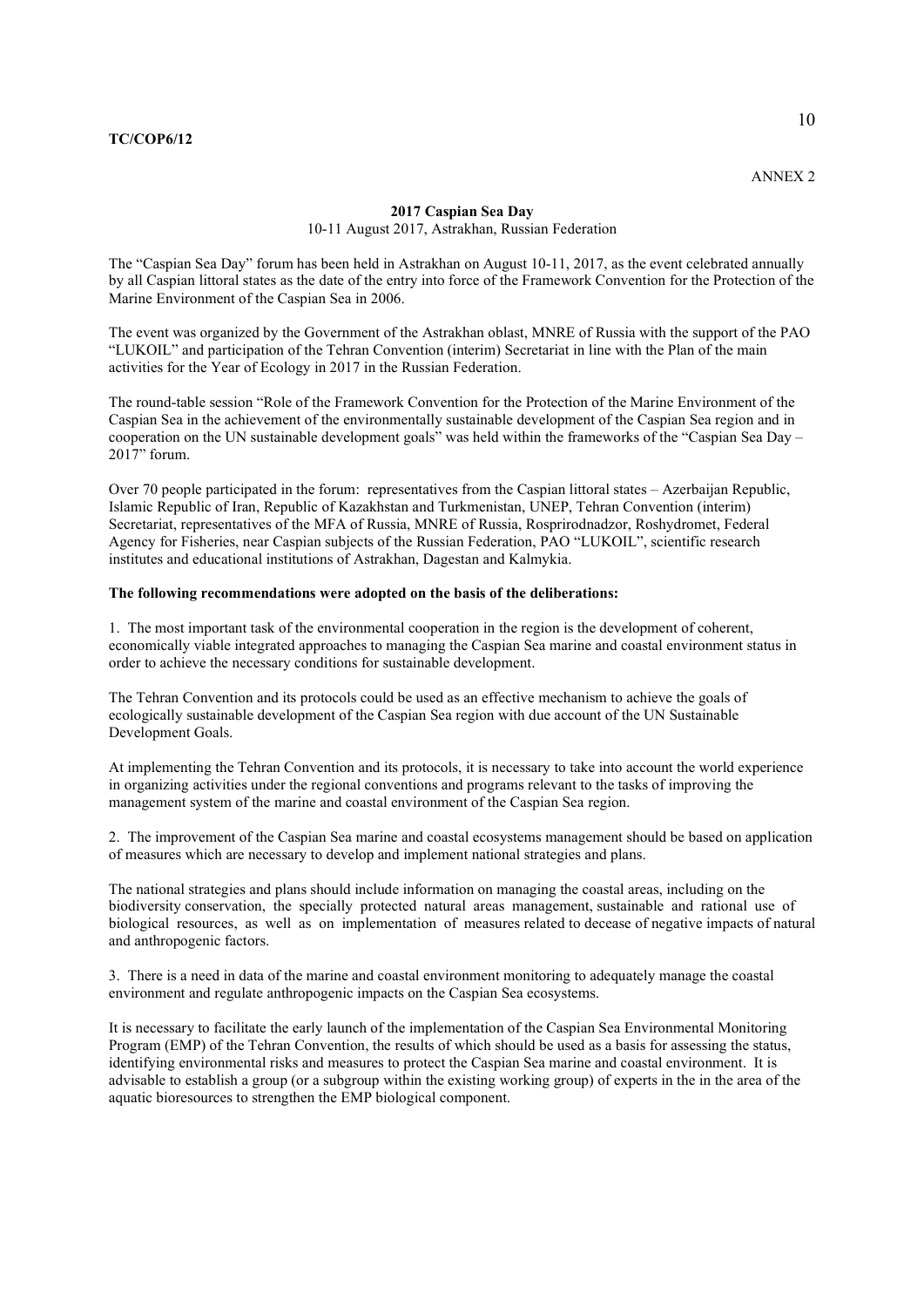It is necessary to support the development of national systems for integrated environmental monitoring of various levels, including industrial environmental monitoring carried out in the course of geological study, exploration and production of hydrocarbons.

In order to establish a system for exchanging the monitoring data and performing the Caspian Sea environment status assessments in compliance with the Tehran Convention requirements, the international legal support, such as the currently being developed Protocol on Monitoring, Assessment and Exchange of Information under the Tehran Convention, is needed. Also, it is necessary to reach agreement with the Commission on Conservation and Rational Use of Aquatic Bioresources on the exchange of data on the state of aquatic bioresources.

It is also necessary to optimize the activities of the Caspian Environmental Information Center (CEIC), which was established to ensure accessibility of data and information in the context of implementation of the Tehran Convention and its protocols for decision-makers and other stakeholders under the co-ordination by the Tehran Convention Secretariat, including the collection, storage and dissemination of information on the state of the Caspian Sea environment.

4. It is necessary to continue international environmental project realization in the Caspian Sea region, carried out in support of the Tehran Convention implementation on studying, restoration, and conservation of the unique historical ecosystem of the Sea, including aquatic bioresources and their habitats, with sturgeons, and the Caspian Seal, as well as in the area of the management of environmental risks associated with the Caspian Sea oil and gas resources exploitation, and generalization of scientific studies in the field of climate change, mostly associated with the Caspian Sea level fluctuations.

It is necessary to continue discussions, which were initiated by experts in Astrakhan, on the climate change issues to contribute to the preparation of an international project in the framework of the "Green Climate" Fund with the aim of creating a joint scientific network for researching and assessing interaction between climate change and the Sea level fluctuation and their potential consequences.

It is expected that the project will be proposed for consideration and approval by the Conference of the Parties to the Tehran Convention. The results of the activities under the project will contribute to the implementation of the Tehran Convention Article 16 related to the scientific research of the Sea level fluctuations problem.

It was agreed that the interim Secretariat to the Tehran Convention would provide the countries with the necessary guidance and information on the preparation of a project proposal.

5. It is necessary for the Caspian littoral states, in accordance with their general obligations under the Tehran Convention, Commission on Conservation and Rational Use of Aquatic Bioresources to undertake, independently or jointly, all appropriate measures to prevent, reduce and control the Caspian Sea pollution, and to protect, conserve and restore its marine environment. Utilization of the Caspian Sea resources should not harm its marine environment.

Within the framework of the conventional commitment to use the best possible environmentally efficient technologies, every effort should be made to disseminate the best available technologies in order to prevent and minimize potential damage to the Caspian Sea marine and coastal environment, at developing offshore fields and at transporting hydrocarbons in the Caspian Sea.

It is necessary to quickly localize and eliminate the occurring oil spills, and this should be achieved by high-level preparedness of special authorities with responsibility for response to oil pollution incidents in accordance with the Tehran Convention, the Aktau Protocol and the Regional Plan Concerning Cooperation in Combating Contamination of the Caspian Sea with Oil Pollution in Cases of Emergency.

It is necessary to promote compliance with the principles of environmental safety, which are realized by PJSC "LUKOIL", in all Caspian littoral states. The concept of "zero discharge" should become a priority not only in the northern shallow areas, but also in the middle and southern deep-water areas of the Caspian Sea.